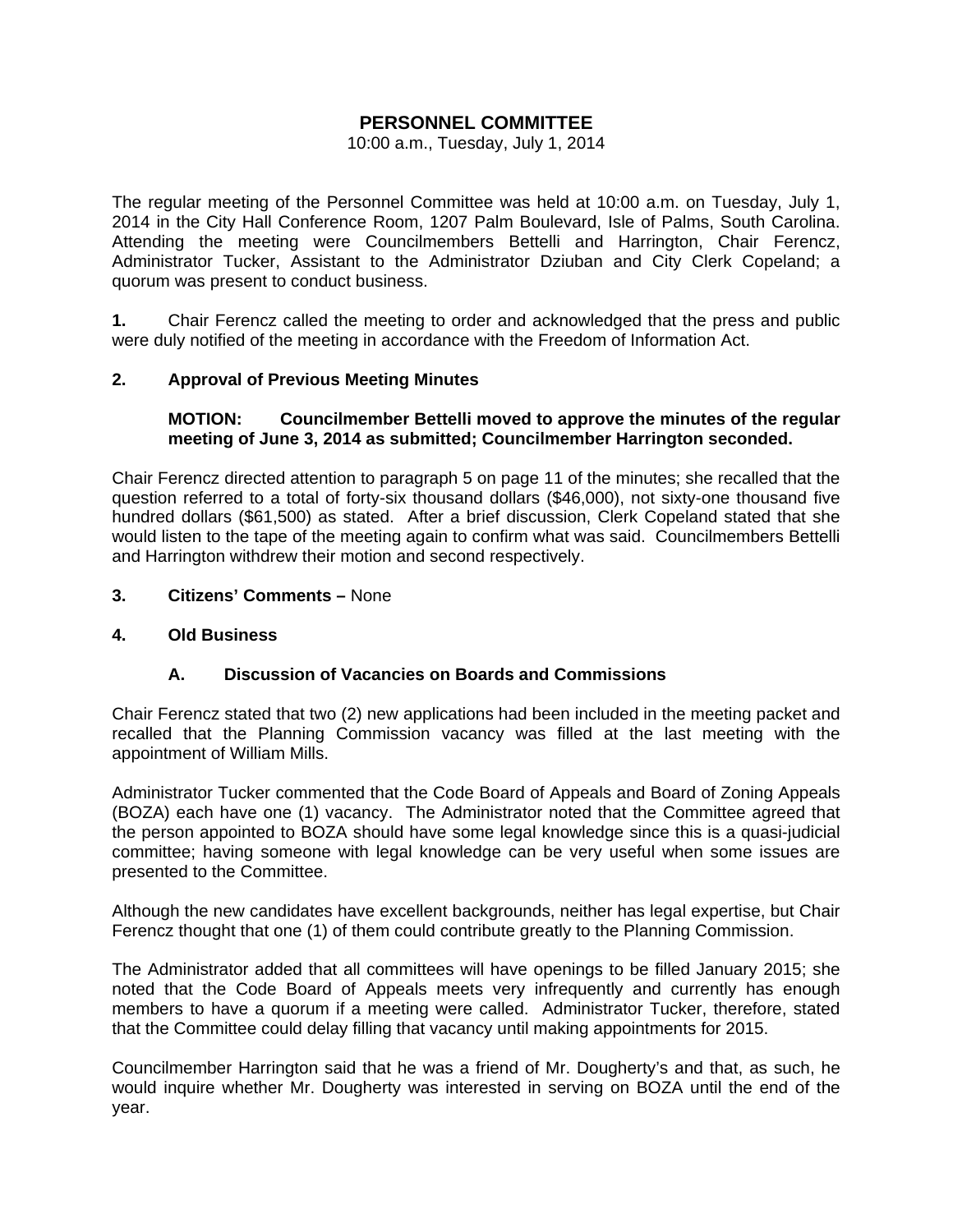**MOTION: Councilmember Harrington moved to recommend to Council the appointment of Peter Doherty to fill the vacancy on BOZA until the end of 2014, if he is interest in serving; Councilmember Bettelli seconded and the motion PASSED UNANIMOUSLY.** 

**MOTION: Chair Ferencz moved to re-order the** *Agenda* **to discuss item 4C before Item 4B; Councilmember Bettelli seconded and the motion PASSED UNANIMOUSLY.** 

# **C. Consideration of New City-wide Evaluation Tool**

Included in the meeting packet were the new evaluation tools, supervisor and employee, developed by Chief Buckhannon; the supervisor evaluation tool has five (5) categories more than the employee evaluation dedicated to the person's supervisory skills.

Administrator Tucker explained that these evaluation forms were Chief Buckhannon's creation based on the tools that the City has been using successfully for a number of years, and all department managers have liked this tool. This is a fillable form that makes it very efficient and, when completed, the program does the calculation of the rankings. The Administrator reminded the Committee that the only reason the City has made a change is that the existing software will no longer be supported.

Chair Ferencz voiced her understanding that the evaluator must qualify the ranking before the program will advance to the next category. Administrator Tucker voiced her belief that the commentary is useful for those being evaluated to be able to hear the things they have done well and the areas that may need improvement.

Chair Ferencz asked whether employees were asked to do self-evaluations with rankings to compare to the supervisor's evaluation. The Chair commented that, when discussing the comparison, often issues relative to miscommunications are revealed between the supervisor and employee; she suggested that this might be a good tool for the City.

The Administrator responded that these evaluation tools are interactive in that department managers tend to work with employees and go through and discuss the evaluations. For the City, the evaluation process is long, beginning in January and some years the process is not completed until May. Administrator Tucker explained that the each evaluation has to be done; they are reviewed by the supervisors, reviewed by employees with supervisors and finally reviewed by the City Administrator. No wages are changed until the process has been completed; employees who merited an increase receive them at the same time.

Councilmember Bettelli commented that the size of the organization should also be considered; the City has small departments, and department managers interact with staff a great deal of the time to know what and how an employee is doing.

Both Director Pitts and Director Page reported that they have had their employees self-evaluate. Director Page found that the best employees were more critical of themselves, while those who needed improvement evaluate themselves very highly.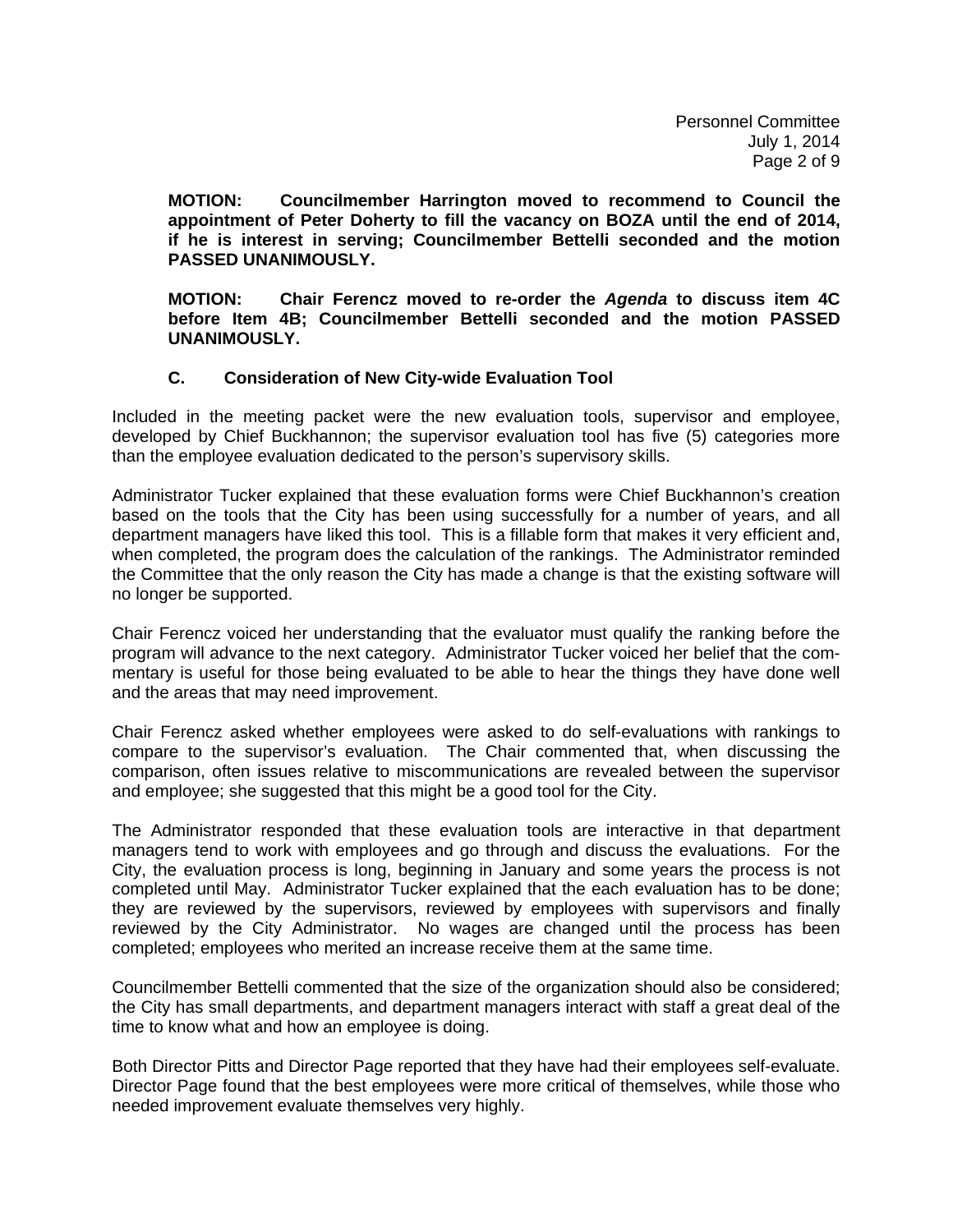### **MOTION: Councilmember Harrington moved to recommend to City Council to adopt the new evaluation forms for supervisors and employees; Councilmember Bettelli seconded and the motion PASSED UNANIMOUSLY.**

# **B. Review of City Administrator's Job Description and Evaluation**

Chair Ferencz stated that she had requested that the City Administrator's current job description, the Archer job description and the Administrator's 2014 Performance Objectives; the Chair pointed out the fact that the existing job description was written in 1993. In reading the Archer job description written in 2007, the Chair commented that it looked as if Archer had asked the Administrator to tell them everything she does.

Administrator Tucker recalled that employees completed a questionnaire from Archer as well as a one-on-one with Archer; the job descriptions were written based on them. The Administrator noted that the two (2) descriptions contained similar language to the 1993 job description; the Archer job description has more detail, such a mention of the marina that was not included in the 1993 version. The City had not purchased the marina in 1993; therefore, the Administrator's position did not include language relative to the marina; Administrator Tucker added that, in 1993, the City had not had a beach restoration.

Chair Ferencz stated that she thought that there were enough things picked up in the Archer description that are relevant today but are not evident in the 1993 job description to consider inclusion in a revision of the Administrator's description. She noted that a revised job description should not be written for Administrator Tucker, but for anyone who will fill the position in the future.

The Chair asked Committee members to review both documents and to bring a draft job description to the August meeting that would be a combination of the two (2) descriptions updating the 1993 version. She also encouraged the Committee members to look around the island and note the things on the island the City wants to preserve, i.e. safety of residents, visitors and City employees, and then look at what the City's expectations from the City Administrator should be relative to safety.

Director Pitts commented that all real property of the City should be included, not just the marina; he commented that she has spent a lot of time on Front Beach, whether in dialogue or meetings.

Chair Ferencz also stated that the 1993 job description does not include disaster management. The Administrator would be the incident commander with the department managers and Assistant Dziuban reporting to her; she is the point of contact with Charleston County and the state. Despite training, in the Administrator's opinion, the best training is gained in experience.

Councilmember Bettelli suggested that Administrator Tucker be included in taking the best from both job descriptions to create an updated version. He stated that he was under the impression that the Archer job descriptions were currently being used by the City.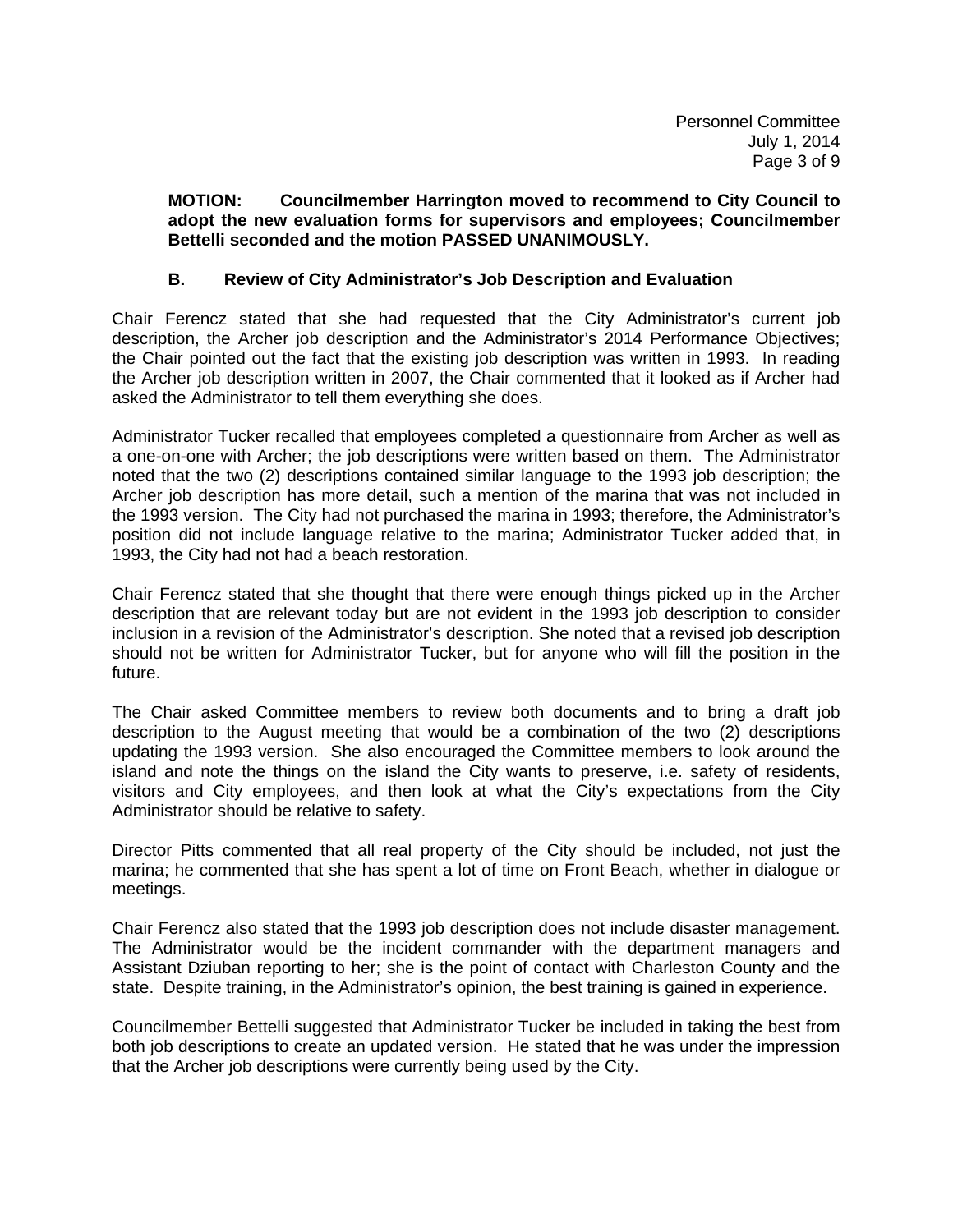Administrator Tucker reported that City Council did not adopt the job descriptions. The fact that the City did not adopt the job descriptions had nothing to do with the job descriptions; Council, at the time of the Archer study, did not agree with the results of the compensation portion that caused a reaction to reject everything. The Administrator stated that there was likely merit in adopting the job descriptions or generating a hybrid version of them; Archer personnel did spend time with department managers and employees to learn who does what and to re-write them. They also looked at what physical attributes one should have in order to perform the functions of positions within the City.

Councilmember Bettelli then asked whether the Committee wanted to modify the 1993 version or the Archer version.

Councilmember Harrington stated that he did not want to add to the Administrator's work load by asking her to update her job description, but, if she had input, he wanted to hear it.

Chair Ferencz agreed that Administrator Tucker should be a part of the process; the Administrator would know if new responsibilities or tasks had been assigned to her since the Archer study in 2007.

The Chair commented to the Committee that they should review the job descriptions for the department managers, not just the Administrator's.

Responding to Councilmember Harrington's question, Administrator Tucker confirmed that job descriptions exist for all positions in the City.

Councilmember Harrington suggested that each department manager review his/her job description for recommendations for changes, additions or deletions.

Administrator Tucker noted that, periodically, department managers do come forward with suggestions for alterations for job descriptions. Typically the suggestion would go to the City Administrator, and then go to the Personnel Committee to be forwarded to the committee that has purview over that department, and, ultimately, a recommendation is made to City Council to adopt the change. Usually the changes made to job descriptions came as a result of department managers bringing them forward.

Administrator Tucker reported that all approved job descriptions are on the Intranet; the Administrator indicated that she would send the Archer descriptions electronically; Assistant Dziuban commented that the Archer job descriptions were not currently available electronically.

Director Page explained that the job descriptions are by position not by employee; therefore, they are not too specific to eliminate the opportunity for an employee to say "not my job." She added that Director Pitts has nine (9) CDL drivers, but they all have the same job description whether they drive a truck or operate the Cat.

Councilmember Bettelli reminded the Committee that this is the busiest time of the year for the City; therefore, this should be a long-term project, especially for the department managers and those under their supervision.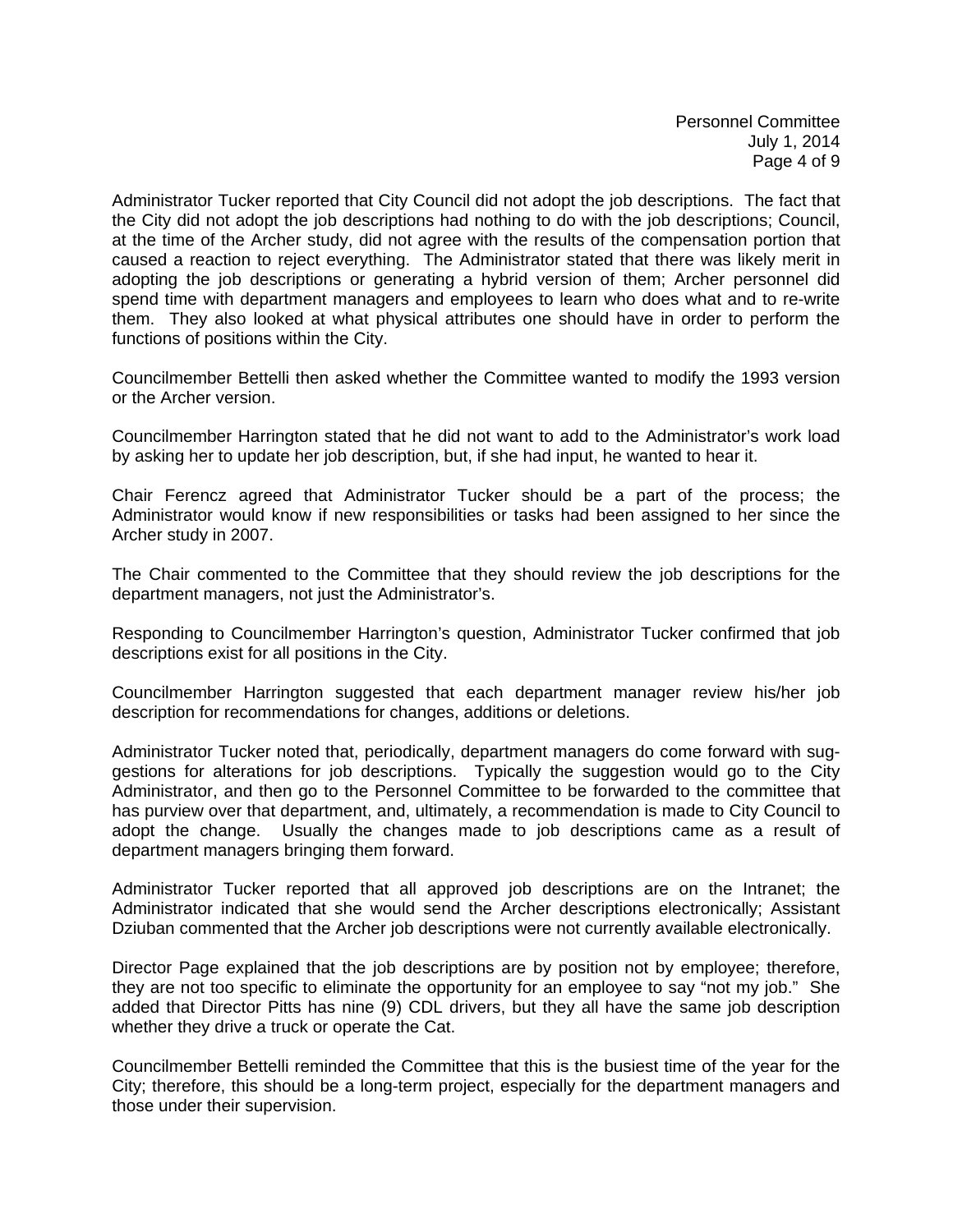The next order of business was to review the second half of the City Administrator's evaluation; according to Chair Ferencz, the main discussion has been the actual weighted percentages, i.e. they need to be studied and, possibly, changed.

The Chair asked Administrator Tucker to explain how this portion of her evaluation came to be. The Administrator stated that the objective portion of her evaluation began in 2009 to try to prevent a circumstance where the evaluation was completely subjective and, if only two to three (2-3) Councilmembers scored and turned in the evaluation for whatever reason and they scored low or in the middle, that would be the score that was held for the year and it might not be representative of everything that objectively happened. Such a circumstance could occur in a year when the City has been extremely busy or in a year when the City has won many awards, so it would be inconsistent with a punitive score on the subjective portion, when objectively looking at the year's accomplishments, the score should be higher. It was put in place to prevent that from happening. The Administrator commented that only a couple of times have all members of Council that could evaluate the City Administrator turned in the forms.

Chair Ferencz tasked the members of the Personnel Committee to push for one hundred percent (100%) participation in the Administrator's evaluation. Councilmember Bettelli stated that, in his opinion, participation has been better in recent years.

Administrator Tucker commented that, since adding the objective portion and knowing in advance how much has been accomplished, there has been a higher percentage of participation. Councilmembers score the subjective portion that the Personnel Committee tabulates and that is then added to the objective portion.

The Chair noted that Council has very little input to the objective part of the evaluation. The Administrator explained that Council approves the tasks to be accomplished, and the Administrator is responsible for seeing that they are accomplished through monthly monitoring of each department's progress; at the end of the year, the Administrator generates a report for Council on how well the staff did.

Chair Ferencz' next question was how the categories were selected for the objective section of the evaluation, and the Administrator acknowledged that Council had agreed on the categories which are fiscal management, delegation, communication and a personal goal. Administrator Tucker recalled that, for the Personnel Committee and Council at the time, those were the things that they felt needed to be considered, and the percentages were originally established by them, but they have been tweaked and changed a little since that time. The City has continued with that pattern since 2009.

Director Page expressed the opinion that, on fiscal management, department managers work very hard to end the year three percent (3%) under budget, but accomplishing that goal gets harder and harder as Council makes the budget leaner and leaner each year. In staff meetings, the Director has stated that department managers are being setup to fail; she noted that the City has experienced warm winters for several years, this year being an exception; therefore, she has had to buy very little gas to heat the Rec Center. If the coming winter mimics last year, the Director feels that she will exceed that line item in her budget; in addition, she noted that last year she had exceeded the budget for part-time employees because instructors had to be paid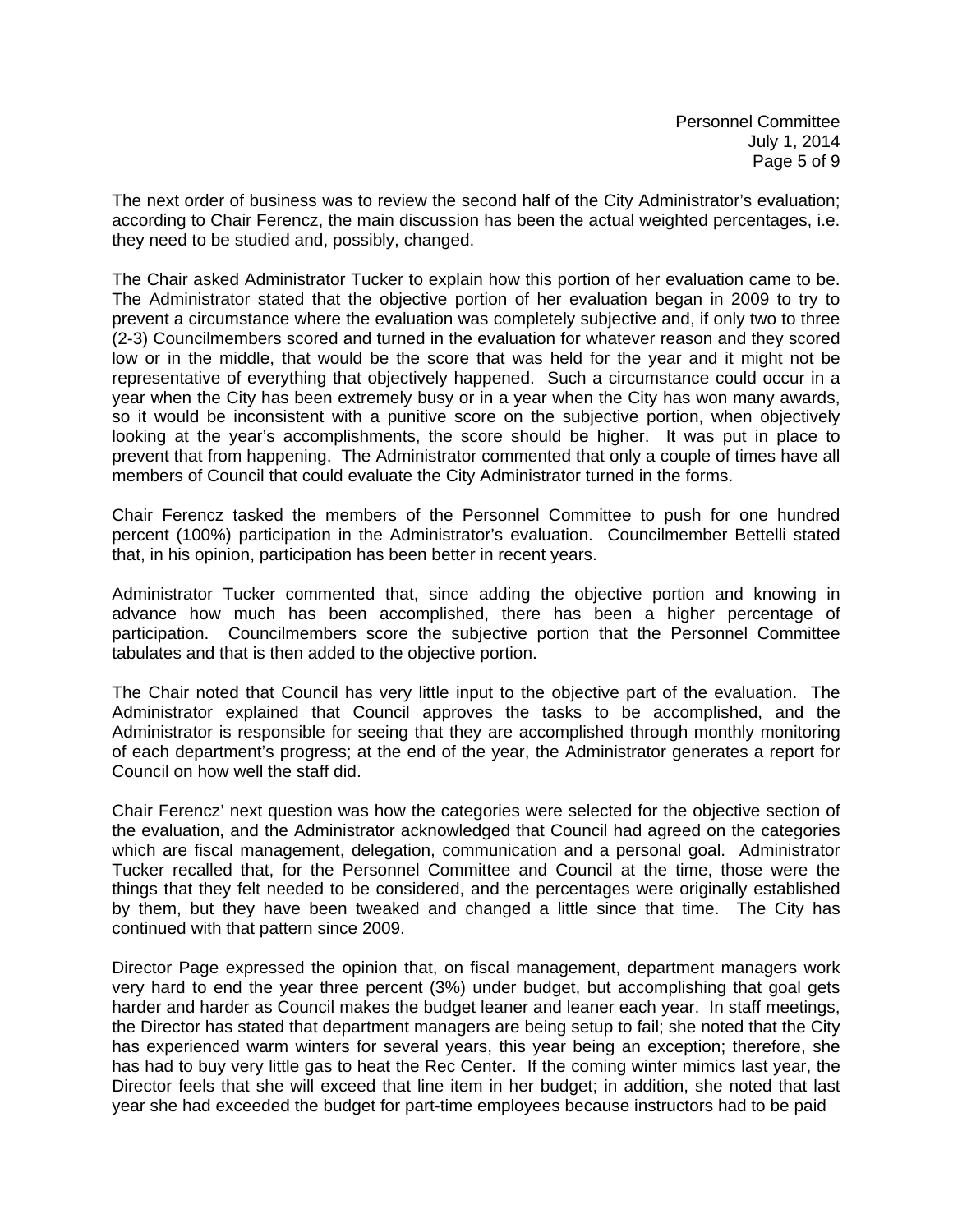Personnel Committee July 1, 2014 Page 6 of 9

more for more people coming to the Rec Center creating more classes. As a result, the City Administrator looked bad on her evaluation because the Recreation Department had exceeded its budget. The only way that Director Page can control that problem was to limit the number of people that come to class or reduce the number of classes. The Director acknowledged that coming in under-budget is important, but she finds it hard to reconcile that so much weight is tied to it in the Administrator's evaluation when every year the budget for items that are not employee-related have been reduced.

Administrator Tucker stated the crux of the Director's comments was that, in the budget process, Council is getting the budget so lean when passed that it does not allow for any kind of unexpected event to occur. The Administrator recalled that, when this issue was originally discussed as three percent (3%) under on the General Fund budget, staff thought that it would be fairer if the three percent (3%) was applied to the Capital budget and not the General Fund budget because many items included in the operating budget are beyond the control of the department managers and City Administrator, making it difficult to attain the three percent (3%) under-budget.

Chair Ferencz indicated that she did not understand a dictate to come a percentage underbudget; she added that, if a budget is done correctly, the City Administrator's task should be to meet the budget, not to exceed and not to be under. In her opinion, such a dictate meant that the budget did not mean anything because the Administrator was expected to end the year three percent (3%) under. The Chair agreed that a component of the Administrator's evaluation should be fiscal management that should be interpreted as the Administrator should meet budget in both the Capital and General Funds.

Councilmember Bettelli said that he thought this was initiated from a mindset of certain members of Council at that time that, if an amount was included in the budget, it would be spent; it was meant to be a safeguard for "if you don't need it, don't buy it."

Chair Ferencz countered that, if Council put the money into the budget, Council was telling staff to spend it as intended when the budget was approved.

Councilmember Bettelli reminded the Chair that many items in the budget are "only with failure," and, if the money is not spent, the mindset of some is why was it put into the budget? He continued that the City has tried to produce a conservative budget, but, if the item failed and it was replaced, the budget would be "blown."

Administrator Tucker voiced her understanding of the discussion that the Committee would like to have a different scoring, rating system, for fiscal management that would not include the three percent (3%) under budget, but some other way to rank fiscal management.

The next item is whether fiscal management should be fifty percent (50%) of the Administrator's evaluation.

Councilmembers Bettelli and Harrington agreed that an important step in this process would be to keep Council informed about what the Committee is doing and not to just go to a meeting and present that these are the changes made by Committee.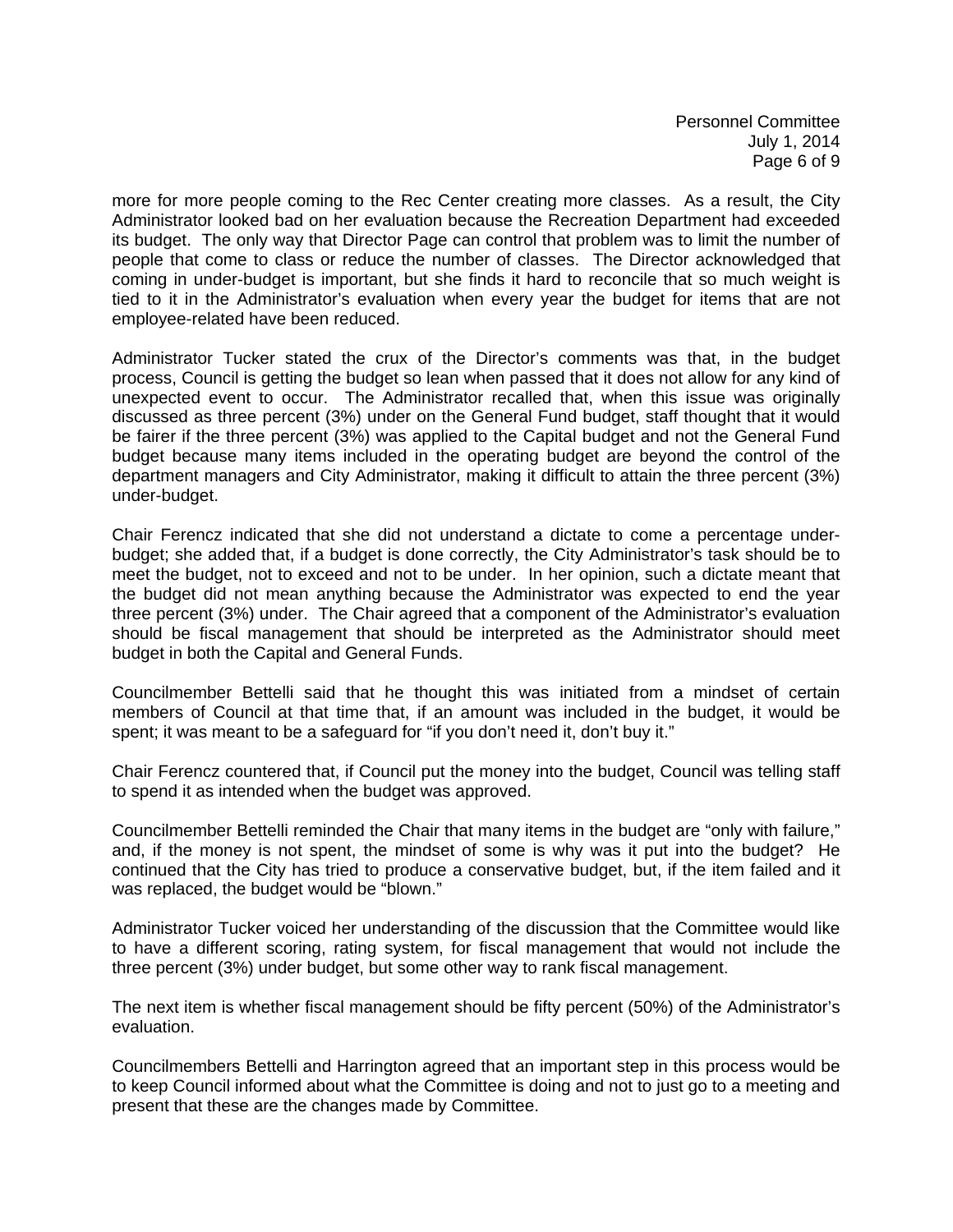Chair Ferencz suggested that, at the next Council meeting, to ask that Councilmembers review the objective portion of the Administrator's evaluation and to send recommended changes to her.

Administrator Tucker noted that the information in packets was approved for 2014 and that the Committee needs to decide if it wants to redesign the process for the evaluation for 2015. The Administrator cautioned that giving the 2014 approved goals and objective would confuse them into thinking they needed to change things to this information that the Committee would not want to be changed.

Chair Ferencz stated that she would give Councilmembers a copy of the document that basically has the categories to be considered in the Administrator's evaluation with the percentages that are in place now assigned to them. The Committee would be asking that they review the process, and, if there are goals under delegation, for instance, that they would like to see as goals under the four (4) broad headings.

The Administrator commented that she understood the intent to keep Council up-to-date on this subject, but she also advised the Committee the danger of starting dialogue via electronic communication that might end up being three (3) members of a Committee discussing something. She said that the Mayor's emailing all of Council to learn days when Councilmembers were and were not available for meeting would not be at issue, but getting into electronic dialogues would negate the need for the Personnel Committee. The Administrator further advised that the Personnel Committee needs decide what they think is a good idea and present that to Council to either adopt or to give feedback at that time. They do not have to adopt it just because the Personnel Committee has done their work; they could ask that this or that be tweaked or to send back to Committee with this feedback to consider.

Chair Ferencz stated that the next step for the Committee was to make the recommended changes to the objective portion of the Administrator's evaluation based on whether the members agree with the percentages and the titles of the categories. The Chair asked how it was determined that the Administrator needed a personal goal, and the Administrator responded that the Personnel Committee had made that decision and presented it to her.

Administrator Tucker commented that she has had the most difficulty with accomplishing the personal goal because her "plate is full," and identifying a personal goal was something that she had to get done in her off-time.

Councilmember Bettelli recalled from his days in the private sector that personal goals were referred to as "stretch commitments" which were add-ons to evaluations improving an employee's score.

Chair Ferencz also questioned giving each department an additional task for which the Administrator is judged.

The Administrator recall that, in 2009, the City began to tip into the crisis point, so there was a lot of effort "in the lean years" to do a lot of stretching – how much under budget the City can end the year, how much more can be accomplished without increasing expense. The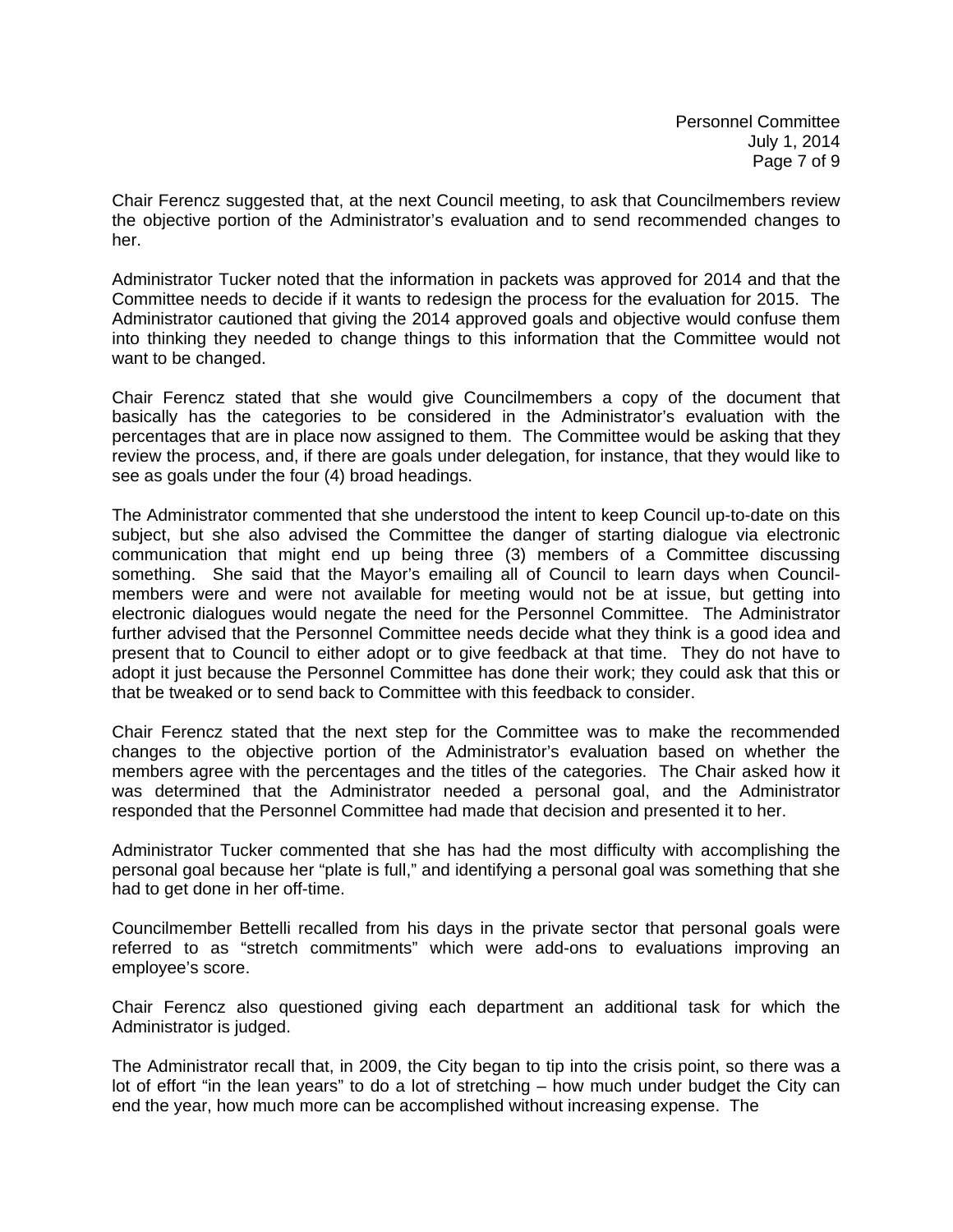Administrator remarked that she and the department managers think that they do that without being instructed. At the time, some quantification of these tasks was meaningful to Council, but the Administrator added that keeping the records to quantify that has been tedious and timeconsuming.

The Chair asked whether the information gathered was of any use other than the Administrator's evaluation; to which the Administrator answered with a no.

Director Pitts stated that he is charged with performing eight (8) "random acts of kindness" per week, but he stated that he normally does about sixteen (16) per week. He indicated that he only reports eight (8) to the Administrator because he does not want to be recognized for this work.

Chair Ferencz stated that she did not think that these efforts would stop if taken out of the Administrator's evaluation because it is part of what each department does anyway.

Councilmember Harrington said that he did not want to increase the workload for the Administrator or department managers.

The Chair reiterated the task for the next meeting was to bring an objective form, it could be the same, include these areas or have totally different categories.

# **D. Establish Timeline for Review of Department Managers Job Descriptions**

Chair Ferencz said that the Committee had agreed not to have a stringent timeline, but they have been asked to review them over the next couple of months for any changes that they would suggest.

Administrator Tucker asked that the outreach to them can be made now, but the Departments in the City were being taxed to the maximum with the tourist season in full swing. The Administrator reminded the Committee that the recommendations for filling vacant seats on boards and commissions must be made to Council in November and it was a priority for the Personnel Committee.

# **5. New Business –** None

# **6. Miscellaneous Business**

#### **Employee Recognition and Recommendation for Employee of the Month**

Administrator Tucker announced the two (2) officers from the Police Department, Ptl. Postell and Ptl. Reynolds, were being formally recognized for interaction with Mr. R.W. Newsome when "you were very helpful, understanding and professional" displaying "the positive attitude and professionalism" wanted in all IOP officers.

The employee being recommended for Employee of the Month is Pfc. Matt Storen for his actions in the theft of a moped from the locked storage area belonging to the Windjammer.